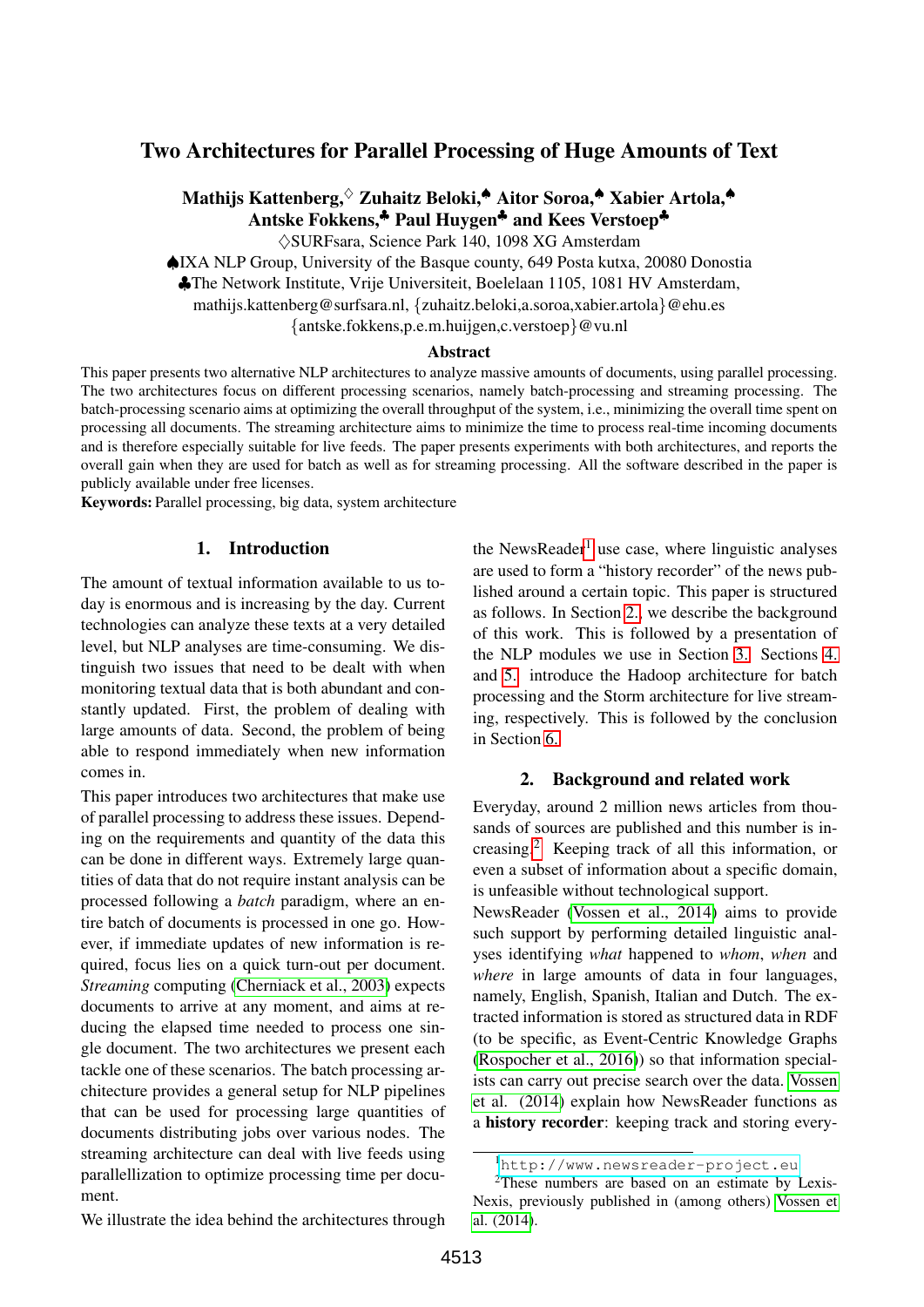thing that has happened and relating new publications to what is already known from this track record. Keeping information specialists informed with the latest news, while also allowing them to find connections with events from the past requires efficient processing of already available and incoming information. As such, we distinguish two scenarios. The first scenario is the batch processing scenario, where we need to optimize the processing of large amounts of data. This is necessary when initiating the history recorder with news from the past decade or even updating it with all news that was published on a specific day. The second scenario focuses on keeping users up to date with the most recent relevant changes. In this scenario, a new relevant article is published and this incoming article should be analyzed as quickly as possible. This live streaming scenario focuses on optimizing processing time for a single document.

The batch processing approach makes use of the Apache Hadoop software library<sup>[3](#page-1-1)</sup> for implementing scalable processing of large collections of data. The Apache Hadoop framework and cluster architecture simplify many issues in parallel computing and allow for scalable and efficient data storage. Apache Hadoop offers a distributed file system and simple programming model that, when used correctly, leads to applications that scale almost linearly with data size, are resilient to machine failures and require little human administration and configuration.

While Apache Hadoop offers great libraries for developing parallel applications, it is less trivial to run an existing regular binary let alone a workflow or pipeline of several related modules. For this use case applications are often run via Hadoop Streaming.[4](#page-1-2) The Hadoop streaming approach requires applications to communicate via standard input and output streams and this makes it difficult to signal failures and develop robust pipelines. We avoid this short-coming of Hadoop Streaming by implementing an application using the Cascading<sup>[5](#page-1-3)</sup> software library. This allows us to leverage the benefits of parallel computing using Hadoop but still support a flexible modular pipeline. The details of this approach will be discussed in Section [4.](#page-2-0)

The live streaming computing approach presented in Section [5.](#page-4-0) relies on the Apache Storm framework<sup>[6](#page-1-4)</sup> for implementing scalable processing of data streams.



<span id="page-1-6"></span>Figure 1: Overview of NLP modules

Storm is a framework for streaming computing whose aim is to implement highly-scalable and parallel processing of data streams. The system presented in [Ar](#page-5-2)[tola et al. \(2014\)](#page-5-2) uses Storm to integrate and orchestrate an NLP pipeline comprised by many modules, but it does so following a batch processing paradigm. The streaming approach presented here is an extension of [Artola et al. \(2014\)](#page-5-2) to deal with streaming scenarios.

#### <span id="page-1-0"></span>3. A pipeline for event recognition

The frameworks we present here are independent of the exact NLP modules that are used in the pipeline. The only requirement posed to the modules is that of using the NLP Annotation Format [\(Fokkens et al.,](#page-6-2) [2014,](#page-6-2) NAF) for representing linguistic annotations when using the Storm architecture. The Hadoop setup can in principle work with any setup that uses a compatible representation to communicate between modules.

Table [1](#page-2-1) shows the NLP modules used in our experiments, including the type of information they produce and consume. The *input* and *output* columns of the table indicate the information the module requires and the information the module provides, respectively.<sup>[7](#page-1-5)</sup> This information can be used to group the modules on the basis of compatible settings and sequential dependencies for processing texts.

One of the main benefits of grouping the modules based on requirements is that modules that are placed in the same group can be executed in parallel, a fact

<span id="page-1-2"></span><span id="page-1-1"></span><sup>3</sup><https://hadoop.apache.org/>

<sup>4</sup>[http://hadoop.apache.org/](http://hadoop.apache.org/docs/current/hadoop-streaming/HadoopStreaming.html)

[docs/current/hadoop-streaming/](http://hadoop.apache.org/docs/current/hadoop-streaming/HadoopStreaming.html)

[HadoopStreaming.html](http://hadoop.apache.org/docs/current/hadoop-streaming/HadoopStreaming.html)

<span id="page-1-3"></span><sup>5</sup><http://www.cascading.org>

<span id="page-1-4"></span><sup>6</sup><https://storm.apache.org/>

<span id="page-1-5"></span><sup>7</sup>These requirements are specified by means of NAF layers. See [Fokkens et al. \(2014\)](#page-6-2) for more information about NAF.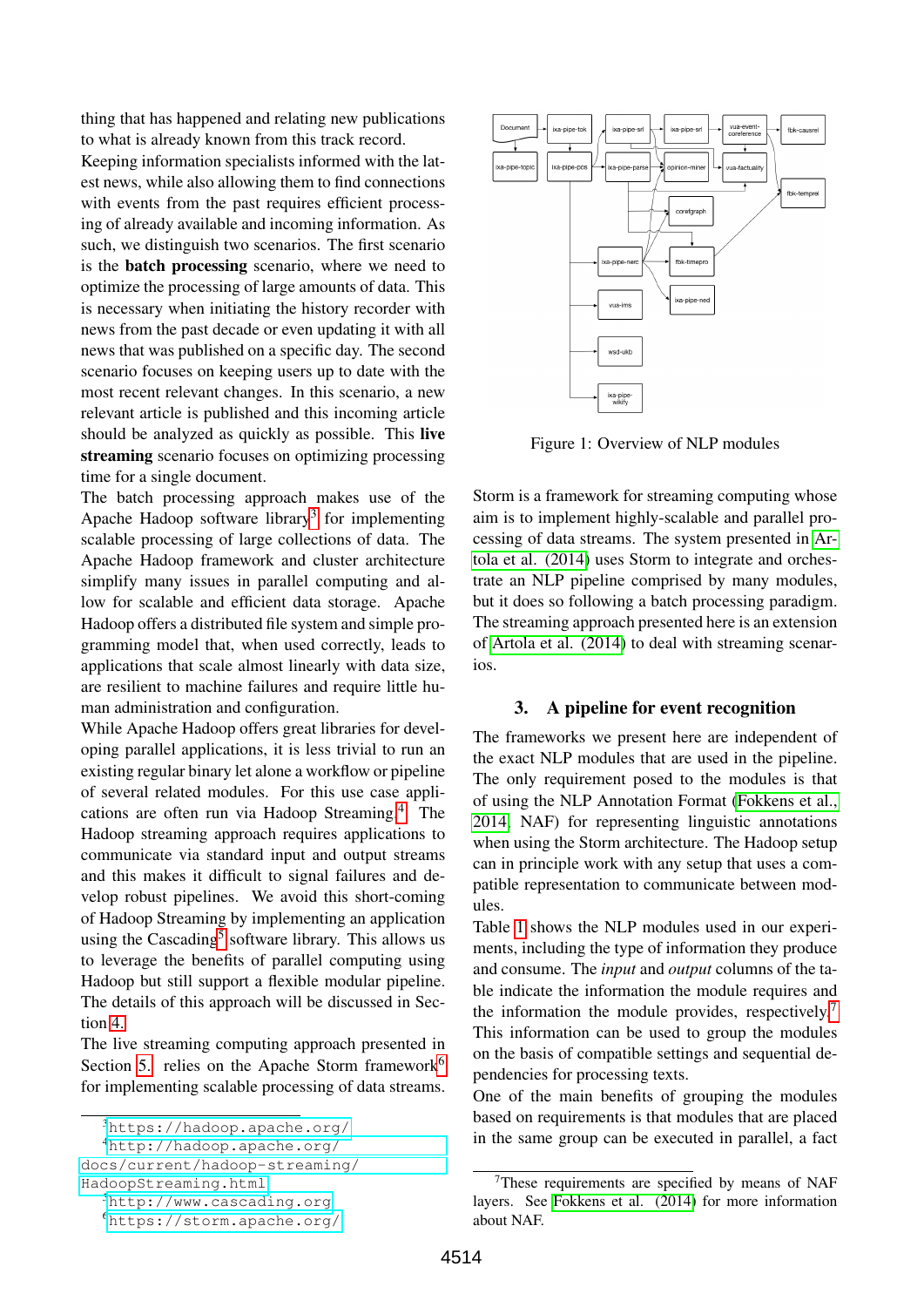| Acronym     | <b>Description</b>         | module               | input                       | output                 |
|-------------|----------------------------|----------------------|-----------------------------|------------------------|
| Tok         | Tokenizer                  | ixa-pipe-tok         | raw text                    | sentences, tokens      |
| Topic       | Text classification        | ixa-pipe-topic       | raw text                    | topics                 |
| PoS         | PoS tagging                | ixa-pipe-pos         | tokens                      | lemmas, PoS-tags       |
| Parse       | Parsing                    | ixa-pipe.parse       | lemmas, PoS, tokens         | parse trees            |
| Dep         | Dependency parsing         | ixa-pipe-srl         | lemmas, PoS                 | dependency trees       |
| WSD-ukb     | Word Sense Disambiguation  | wsd-ukb              | lemmas, PoS                 | lemmas, external refs. |
| WSD-ims     | Word Sense Disambiguation  | vua-ims              | lemmas, PoS                 | lemmas, external refs. |
| <b>NERC</b> | Named Entity Recognition   | ixa-pipe-nerc        | lemmas, PoS                 | entities               |
| <b>NED</b>  | Named Entity Disamiguation | ixa-pipe-ned         | lemmas, PoS, entities       | entities               |
| Wikify      | Wikification               | ixa-pipe-wikify      | lemmas, PoS                 | markables              |
| Time        | Time expressions           | fbk-timepro          | lemmas, PoS, entities,      | Timex3                 |
|             |                            |                      | parse trees                 |                        |
| Coref       | Coreference Resolution     | corefgraph           | lemmas, PoS, parse trees    | coreferences           |
| SRL         | Semantic Role Labeling     | ixa-pipe-srl         | lemmas, PoS                 | semantic roles         |
| eCoref      | Event coreference          | vua-eventcoreference | srl                         | coreferences           |
| TempRel     | Temporal relations         | fbk-temprel          | PoS, entities,<br>lemmas.   | tlink                  |
|             |                            |                      | parse trees, coref, timex3  |                        |
| CausalRel   | Causal relations           | fbk-causrel          | lemmas, PoS, entities,      | tlink                  |
|             |                            |                      | parse trees, coref, timex3, |                        |
|             |                            |                      | tlink                       |                        |
| Factuality  | Factuality                 | vua-factuality       | lemmas, PoS, entities, de-  | factuality             |
|             |                            |                      | pendencies, coref           |                        |
| Opinion     | Opinions                   | opinion-miner        | lemmas, PoS, entities, de-  | opinions               |
|             |                            |                      | pendencies, parse trees     |                        |

<span id="page-2-1"></span>Table 1: NewsReader modules for English and their properties

that we exploit in our experiments on streaming processing (see Section [5.\)](#page-4-0). For instance, once the PoS module has identified the Lemmas and PoS-tags, all modules consuming lemmas and PoS annotations can be run in parallel. In our pipeline, this includes the Parse, NERC, Dep, and WSD modules. The NERC is a requisite for some modules, such as the NED, Time and Coref. The Time and Coref modules both also use the output of the Parse module. These modules can thus be placed in the same group and run in parallel as well.

Figure [1](#page-1-6) provides a full overview of the NLP modules used in our experiments. The arrows indicate dependencies between modules.[8](#page-2-2) A description and relevant references of a previous version of the modules can be found in [Agerri et al. \(2015\)](#page-5-3).

## <span id="page-2-0"></span>4. Batch processing with Hadoop

The first architecture we describe aims at optimizing processing time for a large set of documents. It maintains a basic setup where complete documents are passed through the entire pipeline applying individual NLP modules in a fixed order. We first describe Hadoop and the Cascading approach we use. This is followed by the main results of our latest processing

task and a discussion about further optimizations.<sup>[9](#page-2-3)</sup>

## 4.1. Hadoop

The Hadoop [\(White, 2009\)](#page-6-3) framework is designed to distribute processing of very large datasets across clusters of machines. Hadoop can partition data and computation allowing users to create simple programs that can scale from a single server to thousands of servers. Moreover, it is robust and fault tolerant and can run on commodity hardware.

The APIs are implemented in Java and there is no extensive support to run normal binaries. This can make it challenging to directly support some applications. An example is the NLP pipeline we use that consists of modules programmed in various languages. The next subsection describes how we address this challenge.

## 4.2. Cascading

The large variety of our NLP modules with different requirements made it non-trivial to place into the MapReduce framework [\(Dean and Ghemawat, 2008\)](#page-5-4), Hadoop's programming model, without a complete rewrite of all modules. We address this challenge by implementing a Hadoop application using the higherlevel Cascading library. Cascading is designed to support complex workflows on Hadoop without needing to implement many individual jobs and implement many low-level map and reduce functions. Using Cascading we define functions on a flow of data (tuples).

<span id="page-2-2"></span><sup>8</sup>This pipeline performs NLP analyses on English. Similar pipelines for Dutch, Spanish and Italian have been developed in NewsReader. We use the English pipeline in our experiments, because it is the most complex of the four.

<span id="page-2-3"></span><sup>&</sup>lt;sup>9</sup>The basic architecture has previously been described by us in a technical report [\(Agerri et al., 2015\)](#page-5-3).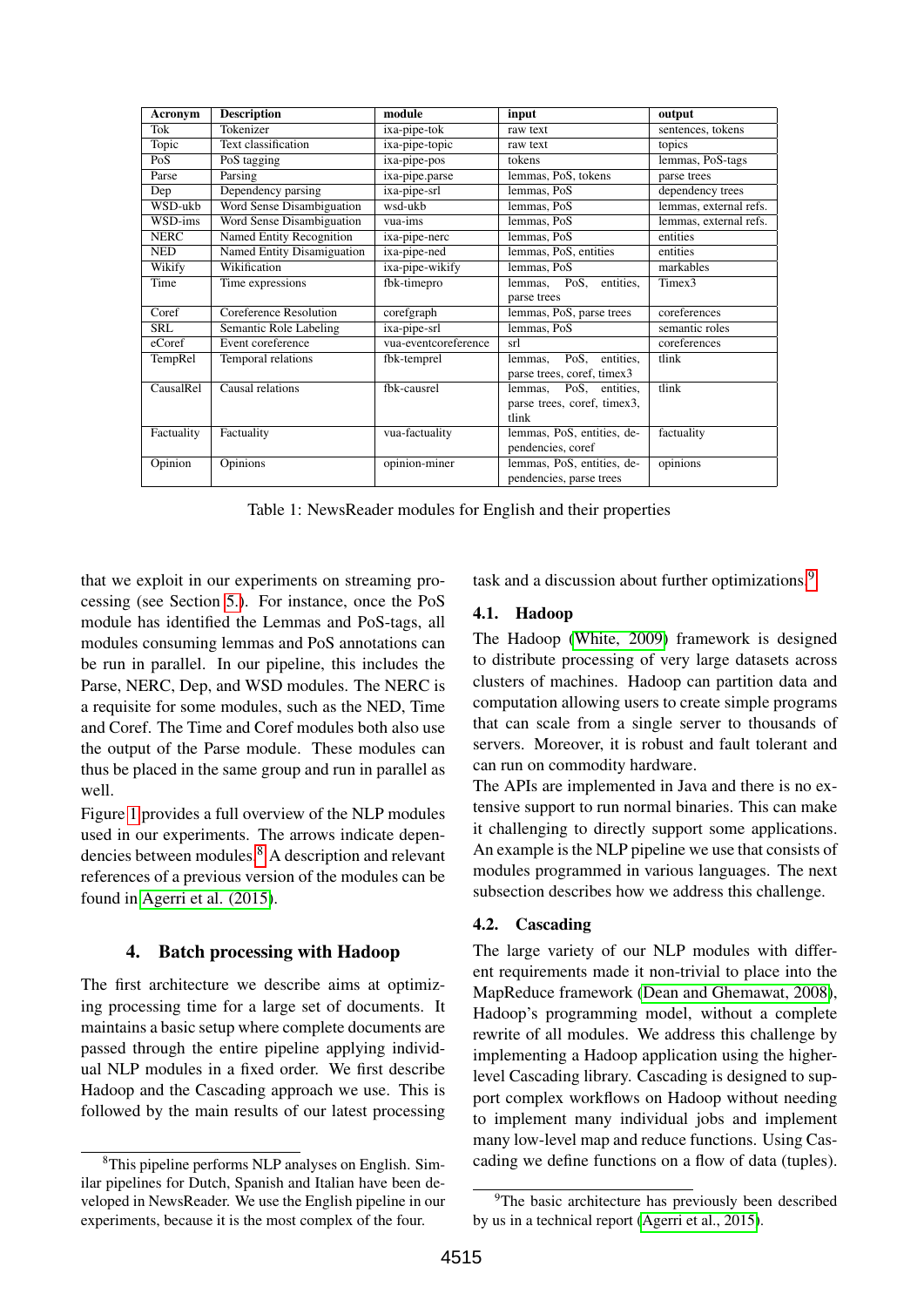This flow is then translated to one or many MapReduce jobs.

For the Newsreader NLP pipeline we defined a data flow consisting of tuples with a document identifier, document NAF XML text and a supporting field indicating whether a NAF document was processed successfully. The tuples in this data flow are first stored on the Hadoop distributed file system (HDFS) using a custom application. During job execution tuples are read from HDFS and supplied as input to many function applications in parallel. The functions take a tuple as input, run a process calling an NLP module and collect the output of this sub-process. Several functions applications in sequence form the NLP pipeline. Due to the nature of the NLP pipeline, both input and output tuples have the same fields: most functions modify only the NAF content.

Our implementation thus 'wraps' NLP modules in functions that create a local process for each step in the pipeline. This process receives a path to the NLP module code which has been distributed using Hadoop's distributed cache. In addition, a path to a local scratch directory and NAF input are provided (either via standard in or via a file path). Our application can integrate any module that can be called from the command-line taking standard input, a path to the module itself and a path to a temporal or scratch directory and produces a NAF document (either via standard out or via a file path). Error handling of the modules is done by monitoring the output streams of the process running the module and by making use of time outs.

Our Cascading application runs the Newsreader pipeline during the map phase of MapReduce. The many map tasks each execute the pipeline in parallel on input documents read from HDFS. One map task may apply the pipeline to one or many documents. This decision is determined by how data is partitioned on HDFS. This allows parallel execution of the pipeline on many documents and makes use of data locality as much as possible.

#### 4.3. Scaling and Evaluation

<span id="page-3-0"></span>We used the Cascading architecture to process nearly 2.5 million news articles on the Hadoop cluster of SURFsara.[10](#page-3-0) We obtained news articles spanning 11 years of financial news about the car industry from LexisNexis. We ran initial tests investigating the correlation between document length and processing time and observed that processing time increases linearly. This is not surprising given that most modules in our pipeline work on a sentence level. In this set of articles from the same subdomain, writing style is not



<span id="page-3-1"></span>Figure 2: Newsreader Modules: execution time statistics

likely to vary excessively and longer documents will thus typically contain more sentences of similar length and style as shorter documents. We selected the 40% of the articles that consisted of 1,000 - 4,000 characters, because this covers the typical news article length resulting in the 2.5 million articles mentioned above. The total process was divided in 225 jobs resulting in approximately 45 million NLP processing tasks (where one task corresponds to the execution of a single module). Figure [2](#page-3-1) provides a boxplot of the execution time of the 45 million NLP processing tasks.

The average processing time was 4.4 minutes per document. Overall, it took 198,134 core hours (a single CPU core would take 198,134 hours to process the data) to process the entire dataset. The SURFsara cluster consists of 170 nodes, 1,400 cores and 2 petabytes of data storage. This means that, in case of full capacity, 141.5 hours would be needed to process the full dataset with an average of approximately 17.7 thousand documents per hour. $^{11}$  $^{11}$  $^{11}$ 

The source code to the newsreader-hadoop Cascading application is available under a Apache 2.0 license and can be found on  $G$ it $H$ ub<sup>[12](#page-3-3)</sup>. In addition to the application source a full distribution including all NLP modules is available as download from the GitHub site.

<span id="page-3-2"></span><sup>11</sup>Hadoop at SURFsara is shared among other users. In practice, we processed around 4,000 documents per hour.

<span id="page-3-3"></span><sup>12</sup>[https://github.com/sara-nl/](https://github.com/sara-nl/newsreader-hadoop) [newsreader-hadoop](https://github.com/sara-nl/newsreader-hadoop)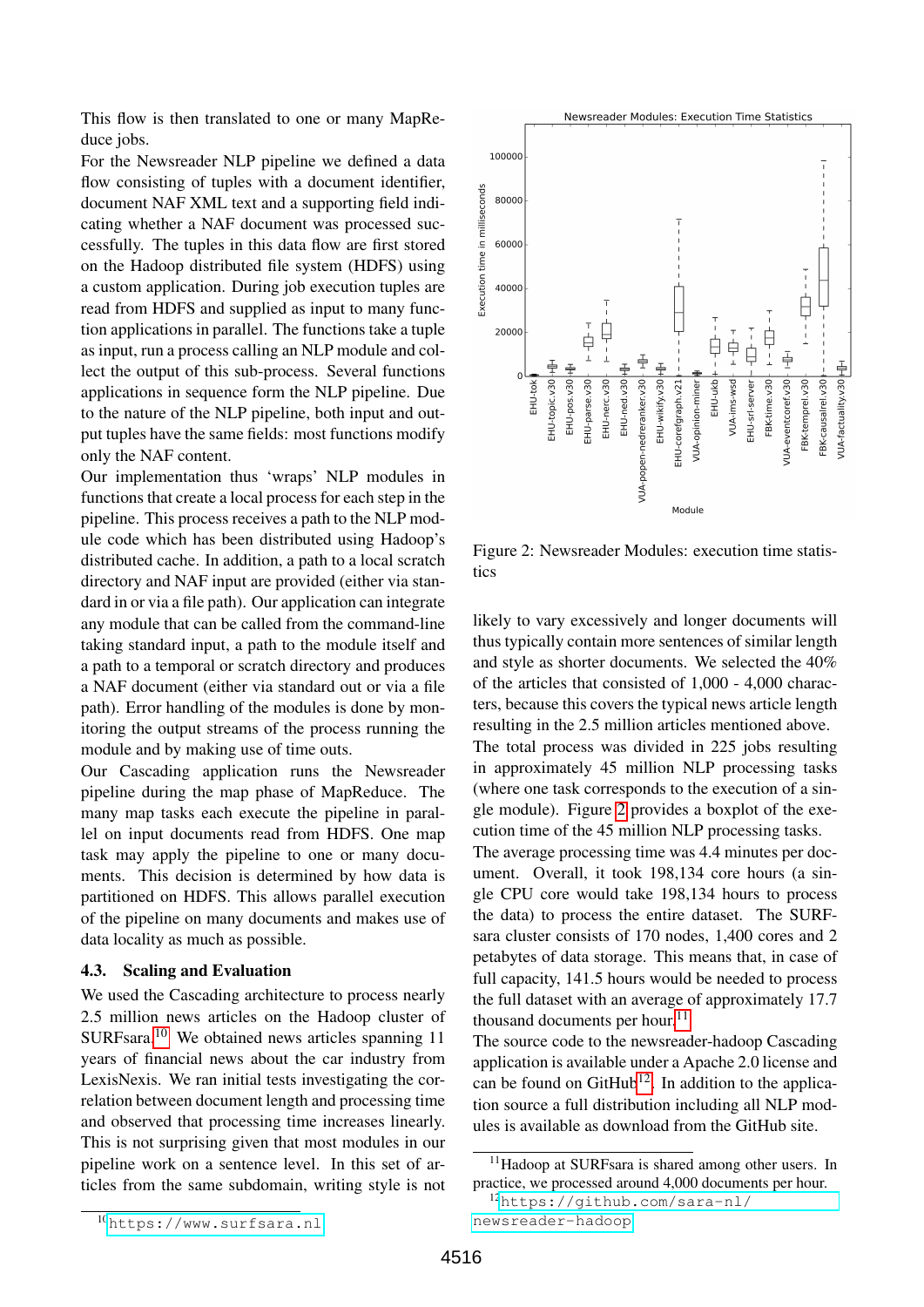

<span id="page-4-1"></span>Figure 3: Streaming computing architecture

#### 5. Streaming processing with Storm

<span id="page-4-0"></span>Streaming processing deals with scenarios where documents may arrive at any time and have to be processed as fast as possible. In batch processing all the cluster nodes are busy processing a large set of documents, whereas in a streaming processing scenario resources may be idle, waiting for documents to arrive. Therefore, streaming computing focuses on maximizing resource usage for each document minimizing document latency. In our approach, we minimize document latency by running the pipeline modules for one document in parallel.

#### 5.1. A distributed architecture for streaming processing

We implement the streaming architecture using virtual machines (VMs). Virtualization is a widespread practice that increases the server utilization and addresses the variety of dependencies and installation requirements. All the required software and the NLP modules are installed into VMs and can be deployed into a cluster of nodes. We distinguish two types of VMs in the distributed architecture:

- There is one *boss* VM which is the main entry point and receives the documents to be analyzed.
- There are many *worker* nodes performing the actual processing. Instances of NLP modules are deployed among worker nodes, and the execution is performed in parallel.

Figure [3](#page-4-1) shows the main architecture for streaming processing. Documents arrive to the boss node and are stored in a queue, which streamlines the document flow and avoids overloading the system. Documents enter the processing chain as soon as there is a worker node ready to accept them. Once entered, they are analyzed using all available resources, that is, the NLP modules of the processing chain are executed in parallel using different worker nodes, whenever possible.

The *Nimbus* component in the boss node orchestrates the processing flow and performs the necessary load balancing between the machines in the cluster. The boss node also contains a MongoDB database where partially annotated documents are stored. When the processing chain finishes, the resulting documents are removed from the MongoDB database, stored into an output queue and sent to a central database, where new information is merged with the information represented so far.

Inside the worker nodes, each NLP module is wrapped inside a Storm *bolt*, which performs several tasks. The bolt receives the document identifier as a tuple, and it queries the MongoDB database to retrieve the information pieces needed by the particular module. For example, the coreference module requires terms, constituent trees and named entities to create the coreference chains, and thus the bolt node retrieves only these layers and not retrieve any additional layers (such as dependency trees, factuality or semantic roles) of the NAF document from the database. When the module finishes, the bolt node updates the database to insert the new annotations, and passes the document identifier to the next stage in the processing chain.

We describe the topology in a declarative way, specifying the type of information each NLP module produces and consumes. This leads to a precise definition of the pre- and post-requisites of the modules, which is used to automatically decide the module execution order, including modules that are executed in parallel if there is no dependency between them. Figure [1](#page-1-6) presented in Section [3.](#page-1-0) shows the topology used in our experiments.

Most NLP modules are standalone programs, but some work following a client/server architecture. Servers typically consume many resources making it inefficient to use many instances. To overcome this limitation, the system allows creating specialized worker nodes that only execute some specific tasks. The NED module server requires 8GB of RAM and is deployed into a dedicated worker node used exclusively for NED. Using a custom scheduler inside *Nimbus* we guarantee that Storm will send the NED tuples to the dedicated worker, and that this worker will only perform this particular task.

#### 5.2. Experiments and evaluation

We implemented a Poisson process that simulates a streaming scenario with documents arriving at any moment. Poisson processes emulate events occurring individually at random moments, but tending to occur at an average rate when viewed as a group. Poisson processes contain one parameter, the *rate param-*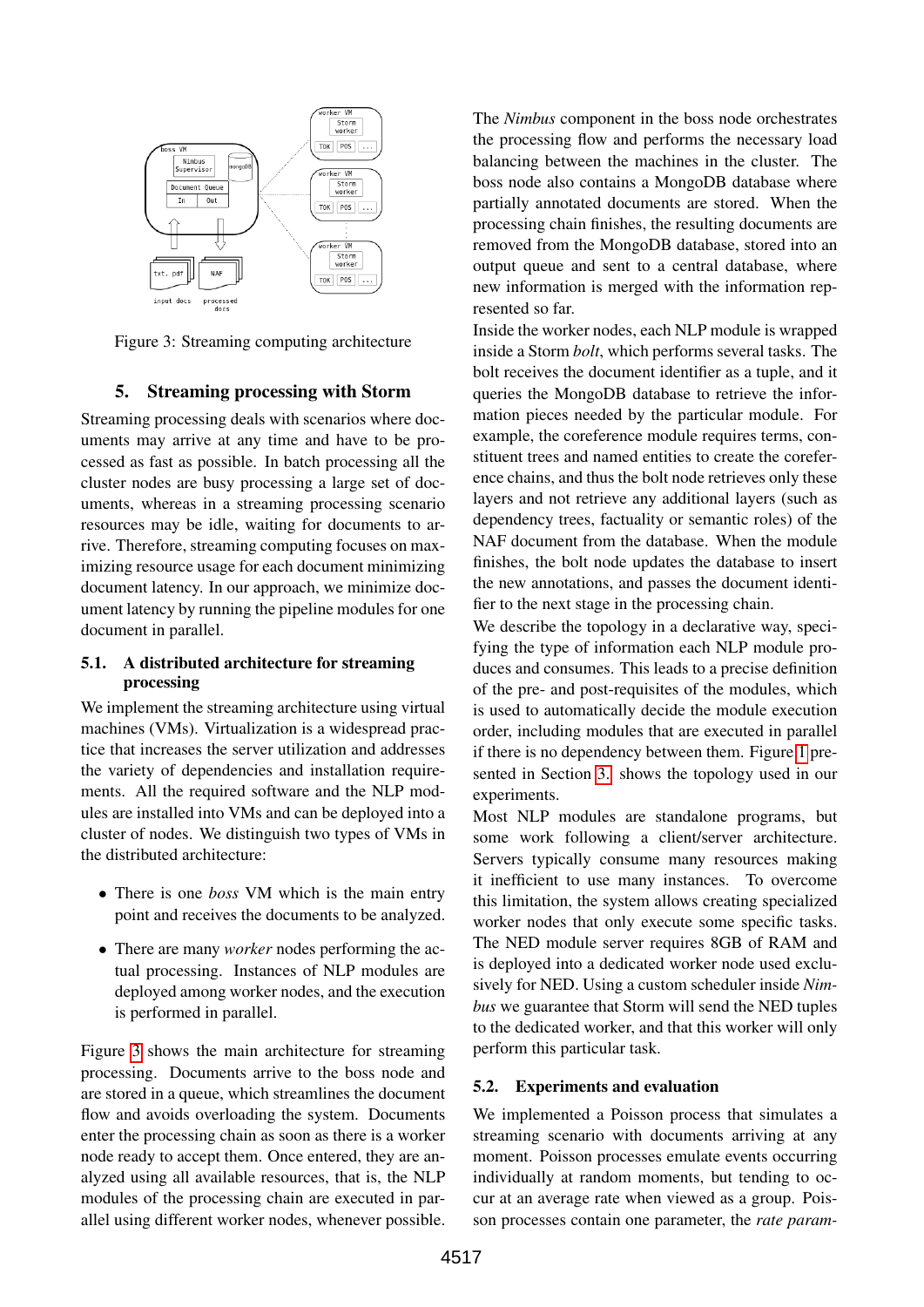| Proc.   | Elapsed | Idle  | Latency          |
|---------|---------|-------|------------------|
| time    | time    |       | (doc/sent/token) |
| 290,276 | 148.156 | 7.558 | 148.60/4.18/0.17 |

<span id="page-5-5"></span>Table 2: Streaming processing in seconds of 1000 documents.

*eter*, which sets the average number of events per unit of time. In our experiments we set the rate parameter to 1, 000 documents within a time frame of 40 hours. The documents contained 35, 480 sentences and 872, 393 tokens.

We created a cluster comprising one boss node (1CPU, 6GM RAM), one dedicated worker node for NED (1CPU, 10GB), and 7 worker nodes for the rest of the modules (2 CPU, 8GB). Table [2](#page-5-5) shows the results of the processing. Processing time indicates the time spent when serial processing is used. The elapsed time indicates time when using parallel processing. Latency is the average time needed to process one document/sentence/word.

Processing the documents in a serial fashion would require circa 80 days, each document taking 290 seconds in average. Parallel processing drops this latency to 148.6 seconds, a gain of 50%. Looking at Figure [1](#page-1-6) one would expect higher gains because there are up to 6 modules running in parallel. The reason for not obtaining a maximum latency lies in the imbalance among the modules' processing times. Some modules need much more time to complete their task acting as bottlenecks that hurt the overall performance.

Scripts for creating a fully working streaming cluster are publicly available and can be distributed freely.<sup>[13](#page-5-6)</sup>

## 6. Conclusion and future work

<span id="page-5-1"></span>We presented two architectures for batch and streaming scenarios. The architectures serve two different but complementary purposes: batch processing allows dealing with massive amounts of documents in one go; streaming processing allows dealing with the continuous flow of new information.

The Hadoop based batch approach was used to efficiently process a very large quantity of documents (2,498,633), with an overall latency of 4.4 minutes per document providing a potential of processing almost 18 thousand documents per hour. The streaming architecture based on Storm allows dropping the overall document latency by half, which allows quick consumption of new documents into the system.

The parallel execution of unrelated modules within a pipeline application could be explored for batch processing with Hadoop. This might reduce pipeline execution time, but would go against the ideas behind the MapReduce programming model and complicate resource allocation. Another point worth examining is finding the sweet spot of documents processed per map task. One map task executes the NLP pipeline for one or many documents depending on how data is stored on HDFS. Scheduling these tasks incurs overhead but many mappers improve cluster throughput which for multi-tenant clusters is preferred. Finally, the pipeline definition could be improved to support more flexible workflow definitions and better error handling.

As mentioned in Section [5.,](#page-4-0) the optimization by parallellization of modules is not as high as might be aspected due to certain tools forming a bottleneck. One possible way of decreasing the overall latency is to run such demanding modules on stronger nodes in the cluster.<sup>[14](#page-5-7)</sup> We hope to investigate this option in future work.

## 7. Acknowledgements

We would like to thank the reviewers for their feedback which helped to improve this paper. Remaining errors are our own. This research was funded by European Union's 7th Framework Programme via the NewsReader project (ICT-316404). This work was carried out on the Dutch national e-infrastructure with the support of SURF Cooperative.

# 8. Bibliographical References

- <span id="page-5-3"></span>Agerri, R., Aldabe, I., Beloki, Z., Laparra, E., de Lacalle, M. L., Rigau, G., Soroa, A., Fokkens, A., Izquierdo, R., van Erp, M., Vossen, P., Girardi, C., and Minard, A.-L. (2015). Event detection, version 2. Technical report, NewsReader Project.
- <span id="page-5-2"></span>Artola, X., Beloki, Z., and Soroa, A. (2014). A stream computing approach towards scalable nlp. In Nicoletta Calzolari (Conference Chair), et al., editors, *Proceedings of the Ninth International Conference on Language Resources and Evaluation (LREC'14)*, Reykjavik, Iceland, may. European Language Resources Association (ELRA).
- <span id="page-5-0"></span>Cherniack, M., Balakrishnan, H., Balazinska, M., Carney, D., Cetintemel, U., Xing, Y., and Zdonik, S. (2003). Scalable Distributed Stream Processing. In *CIDR 2003 - First Biennial Conference on Innovative Data Systems Research*, Asilomar, CA, January.
- <span id="page-5-4"></span>Dean, J. and Ghemawat, S. (2008). MapReduce: simplified data processing on large clusters. *Communications of the ACM*, 51(1):107–113.

<span id="page-5-6"></span><sup>13</sup>[https://github.com/ixa-ehu/](https://github.com/ixa-ehu/vmc-from-scratch) [vmc-from-scratch](https://github.com/ixa-ehu/vmc-from-scratch)

<span id="page-5-7"></span><sup>&</sup>lt;sup>14</sup>This option was pointed out by one of the reviewers.